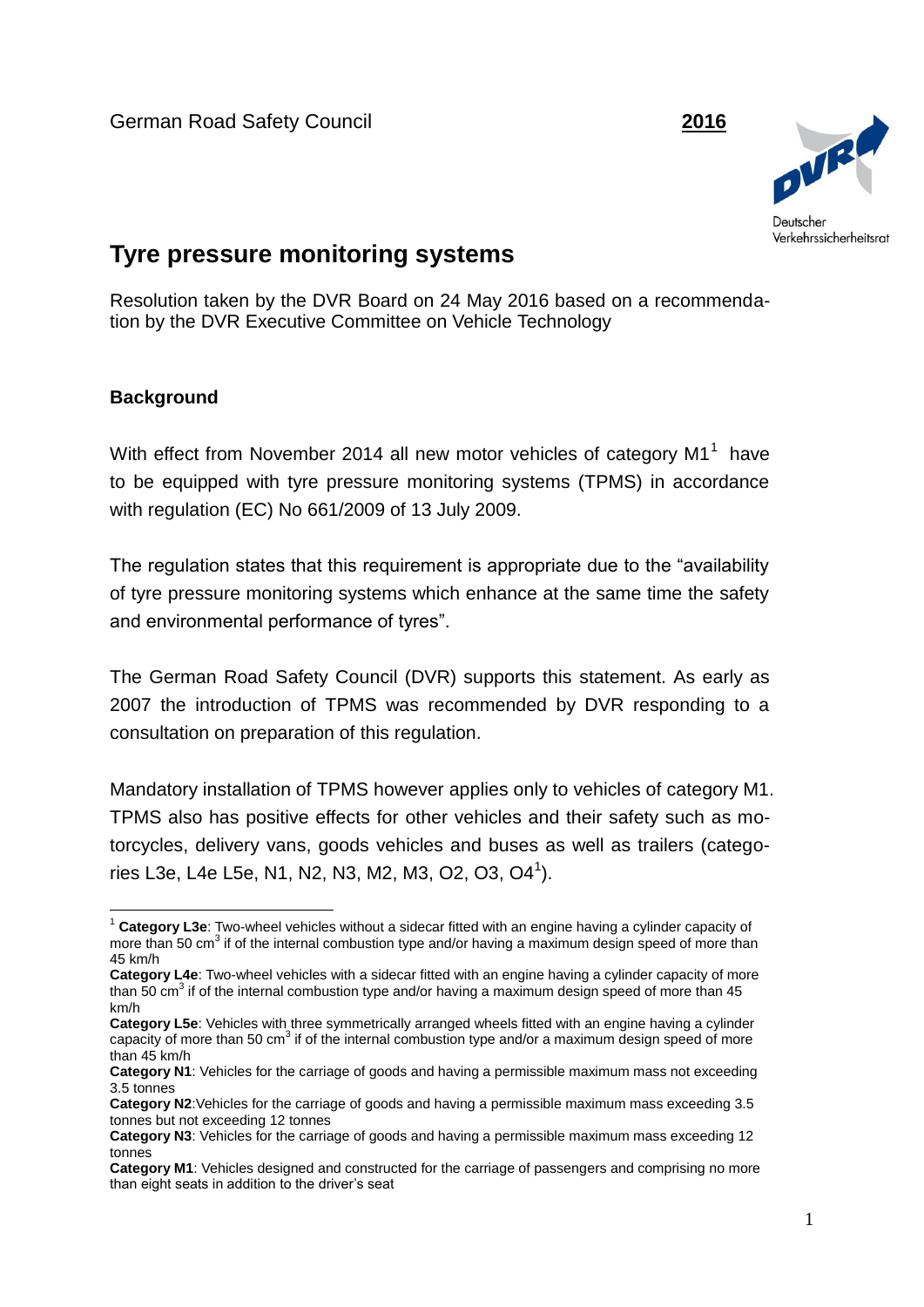## **Resolutions**

**1. DVR recommends mandatory installation of tyre pressure monitoring systems for vehicles of categories L3e, L4e, L5e, N1, N2, N3, M2, M3, O2, O3, O4. The Federal Ministry of Transport and Digital Infrastructure (BMVI) and relevant European bodies are asked to develop appropriate technical specifications as well as an European regulation.**

#### **Reasons:**

1

Under-inflation of motorcycle tyres leads to deformation of the tyres which affects stability and steering of the motorcycle. In particular, drivers of large vehicles or vehicles with two or more axles often may not notice changes in vehicle dynamics caused by gradual tyre pressure loss or may not notice them until too late. Gradual tyre pressure loss does not only affect road safety but also rolling resistance and hence CO2 emissions of the vehicle. Installation of TPMS in goods vehicles, trailers and buses therefore is particularly useful for accident prevention and environmental protection.

In view of different technical characteristics of the above vehicles compared to passenger cars as well as differences in loading conditions and load requirements, it is necessary to adapt ECE regulation 64 for these vehicles. In particular, the following aspects have to be taken into consideration:

- $\circ$  Compatibility between road tractor and trailer systems
- o Common TPMS standard protocols
- o Indication of actual tyre pressure

**Category M2**: Vehicles designed and constructed for the carriage of passengers, comprising more than eight seats in addition to the driver's seat, and having a permissible maximum mass not exceeding 5 tons **Category M3**:Vehicles designed and constructed for the carriage of passengers, comprising more than eight seats in addition to the driver's seat, and having a permissible maximum mass exceeding 5 tons **Category O2**: Trailers with a permissible maximum mass exceeding 0.75 tonnes, but not exceeding 3.5 tonnes

**Category O3**: Trailers with a permissible maximum mass exceeding 3.5 tonnes, but not exceeding 10 tonnes

**Category O4**: Trailers with a permissible maximum mass exceeding 10 tonnes